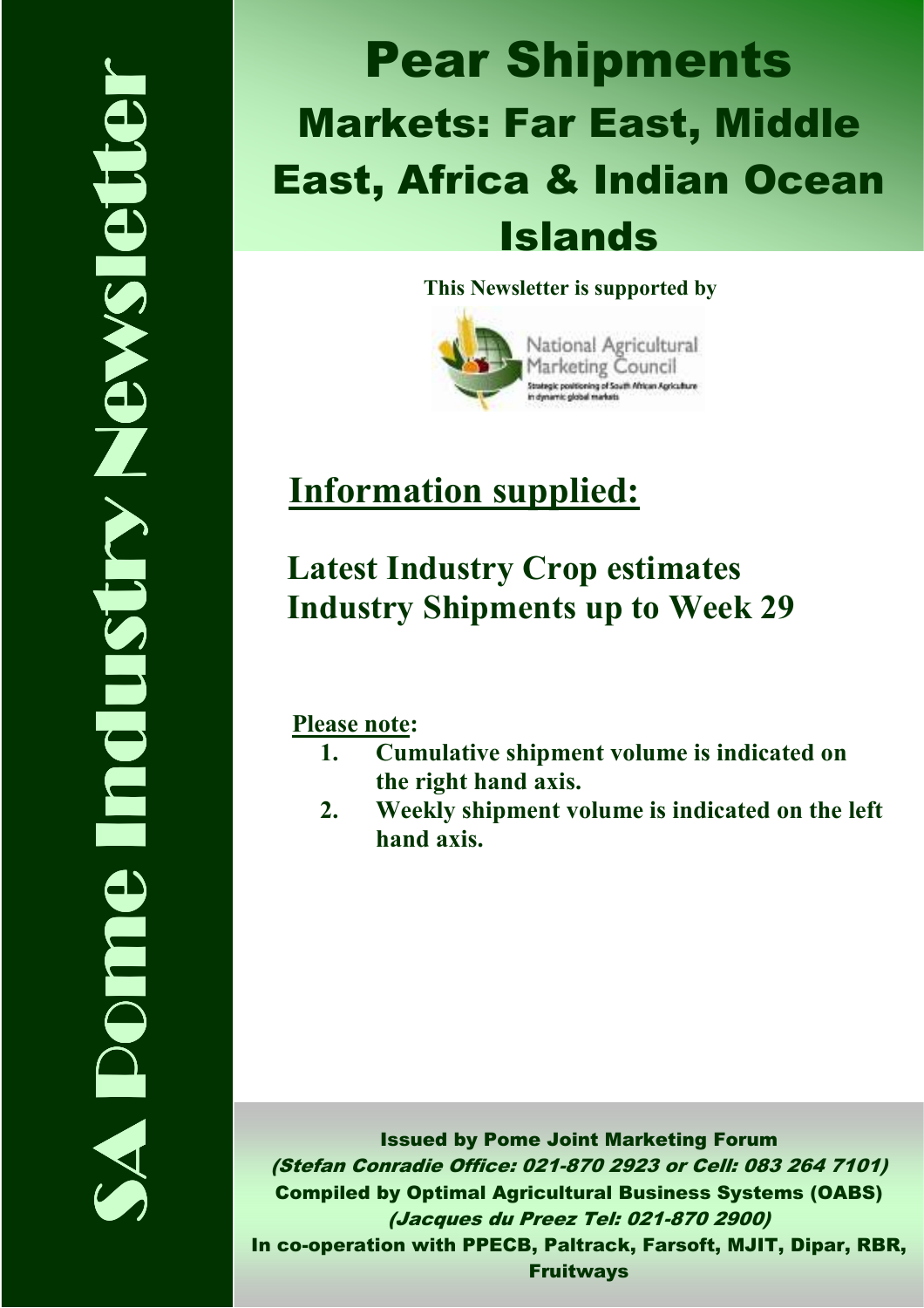## Table of Contents

| $\mathbf{1}$   |     |  |
|----------------|-----|--|
| 2              |     |  |
|                | 2.1 |  |
|                | 2.2 |  |
|                |     |  |
|                | 3.1 |  |
|                | 3.2 |  |
|                | 3.3 |  |
|                | 3.4 |  |
|                | 3.5 |  |
|                | 3.6 |  |
|                | 3.7 |  |
|                | 3.8 |  |
| $\overline{4}$ |     |  |
|                |     |  |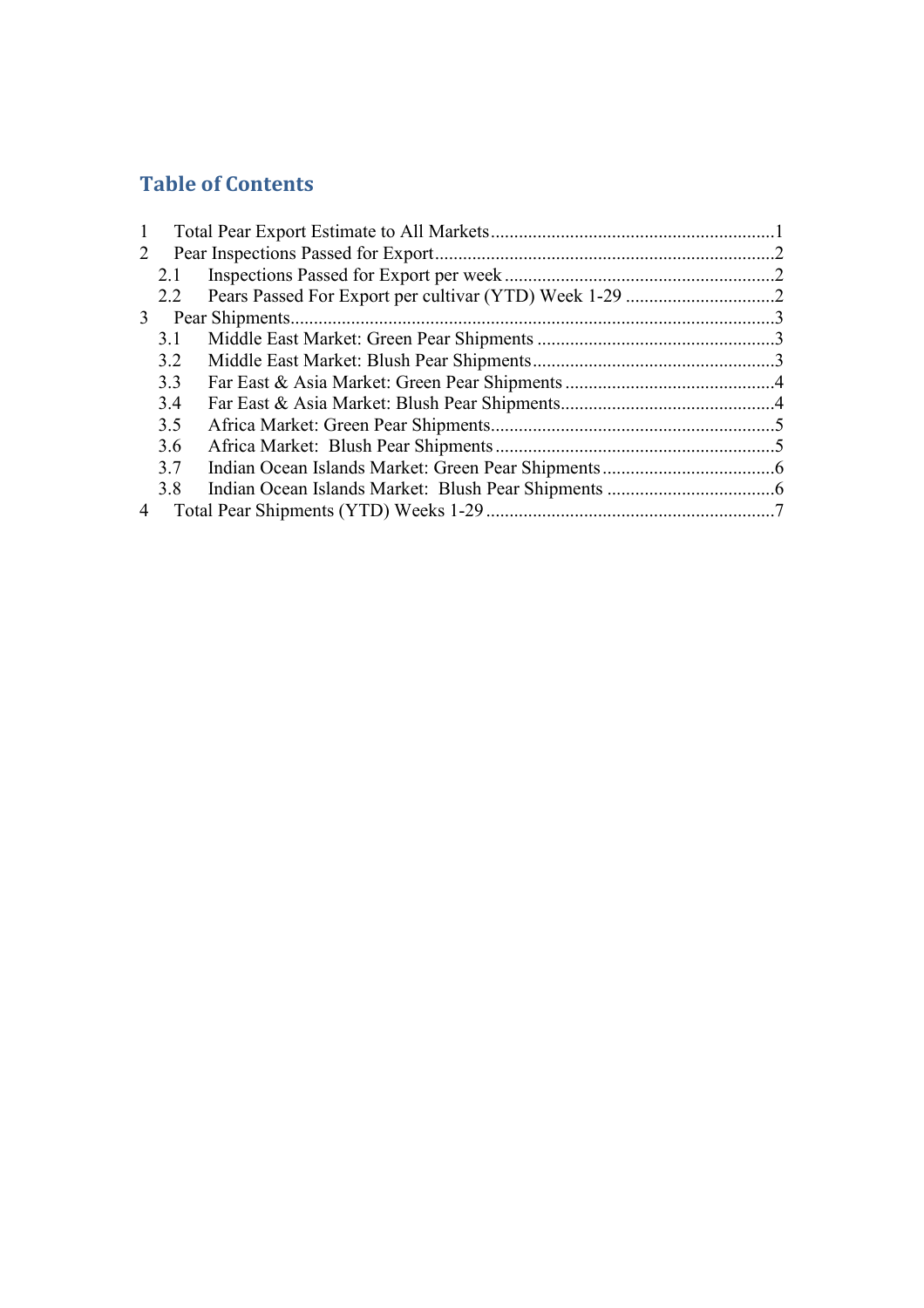## 1 Total Pear Export Estimate to All Markets

|               | 2007       | 2008       | 2 yr Avg   | 2009 Estimate | <b>Estimate vs 2008</b> |            |
|---------------|------------|------------|------------|---------------|-------------------------|------------|
| Apples        | 23,742,087 | 26,488,401 | 25,115,244 | 24,571,457    | -7%                     | -1,916,944 |
| <b>IPears</b> | 12.912.087 | 13.138.471 | 13.025.279 | 14,277,634    | 9%                      | 1,139,162  |
| Total         | 36,654,174 | 39.626.872 | 38,140,523 | 38,849,090    | $-2%$                   | -777.782   |

| All volumes $= 12.5$ kg carton equivalent |  |  |
|-------------------------------------------|--|--|
|-------------------------------------------|--|--|

#### Pears Passed for Export & Estimate



| Variety                   | 2007       | 2008         | 2 yr Average | 2009 Estimate |        | <b>Estimate vs 2008</b> |
|---------------------------|------------|--------------|--------------|---------------|--------|-------------------------|
| <b>PACKHAMS TRIUMPH</b>   | 5,422,078  | 5,545,359    | 5,483,719    | 5,786,589     | 4%     | 241,230                 |
| IFORELLE                  | 2.271.454  | 2, 164, 702  | 2,218,078    | 2,296,334     | 6%     | 131,632                 |
| WBC/BARTLETT              | 1,920,236  | 2,281,917    | 2,101,077    | 2,481,724     | 9%     | 199,807                 |
| <b>IBEURRE BOSC</b>       | 623.759    | 484.714      | 554.237      | 658,670       | 36%    | 173,956                 |
| DOYENNE DU COMICE         | 568,443    | 477,833      | 523,138      | 625,931       | 31%    | 148,098                 |
| <b>ABATE FETEL</b>        | 355,601    | 348,230      | 351,916      | 526,478       | 51%    | 178,248                 |
| <b>VERMONT BEAUTY</b>     | 361.352    | 565.879      | 463.615      | 447.239       | $-21%$ | $-118.640$              |
| <b>GOLDEN RUSSET BOSC</b> | 369,621    | 332,799      | 345,256      | 421,245       | 27%    | 88,446                  |
| <b>ROSEMARIE</b>          | 313.105    | 255.634      | 284.370      | 337,621       | 32%    | 81,986                  |
| <b>BEURRE HARDY</b>       | 243.817    | 149,788      | 196,803      | 216,688       | 45%    | 66,899                  |
| <b>FLAMINGO</b>           | 129,020    | 111,953      | 120,487      | 117,097       | 5%     | 5,143                   |
| Other                     | 242.810    | 419.662      | 331,236      | 362.019       | $-14%$ | $-57,643$               |
| <b>Grand Total</b>        | 12,912,087 | 13, 138, 471 | 12,973,930   | 14,277,634    | 9%     | 1,139,162               |

All volumes = 12.5kg carton equivalent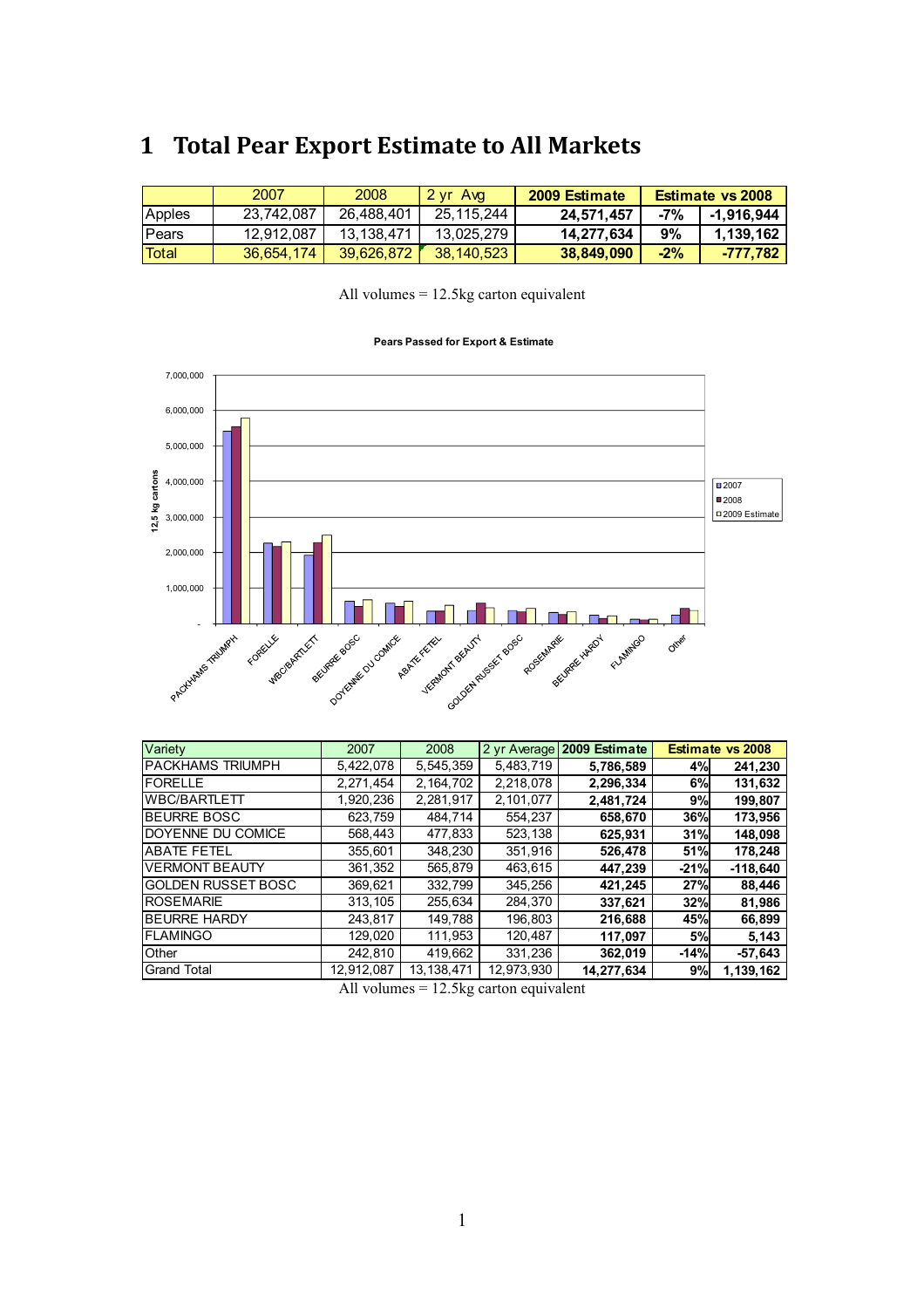## 2 Pear Inspections Passed for Export

#### <sup>2</sup> . <sup>1</sup> <sup>I</sup> <sup>n</sup> <sup>s</sup> <sup>p</sup> <sup>e</sup> <sup>c</sup> <sup>t</sup> <sup>i</sup> <sup>o</sup> <sup>n</sup> <sup>s</sup> <sup>P</sup> <sup>a</sup> <sup>s</sup> <sup>s</sup> <sup>e</sup> <sup>d</sup> <sup>f</sup> <sup>o</sup> <sup>r</sup> <sup>E</sup> <sup>x</sup> <sup>p</sup> <sup>o</sup> <sup>r</sup> <sup>t</sup> <sup>p</sup> <sup>e</sup> <sup>r</sup> <sup>w</sup> <sup>e</sup> <sup>e</sup> <sup>k</sup>



<sup>2</sup> . <sup>2</sup> <sup>P</sup> <sup>e</sup> <sup>a</sup> <sup>r</sup> <sup>s</sup> <sup>P</sup> <sup>a</sup> <sup>s</sup> <sup>s</sup> <sup>e</sup> <sup>d</sup> <sup>F</sup> <sup>o</sup> <sup>r</sup> <sup>E</sup> <sup>x</sup> <sup>p</sup> <sup>o</sup> <sup>r</sup> <sup>t</sup> <sup>p</sup> <sup>e</sup> <sup>r</sup> <sup>c</sup> <sup>u</sup> <sup>l</sup> <sup>t</sup> <sup>i</sup> <sup>v</sup> <sup>a</sup> <sup>r</sup> ( <sup>Y</sup> <sup>T</sup> <sup>D</sup> ) <sup>W</sup> <sup>e</sup> <sup>e</sup> <sup>k</sup> - 2 - 2 - 2 9 - 2 9 - 2 9 - 2 9 - 2 9 - 2 9 - 2 9 - 2 9 - 2 9 - 2 9 - 2 9 - 2 9 - 2 9 - 2 9 - 2 9 - 2 9 - 2 9 - 2 9 - 2 9 - 2 9 - 2 9 - 2 9 - 2 9 - 2 9 - 2 9 - 2 9 - 2 9 - 2 9 - 2 9 - 2 9 - 2 9 - 2 9 - 2 9 - 2 9 - 2 9 - 2 9

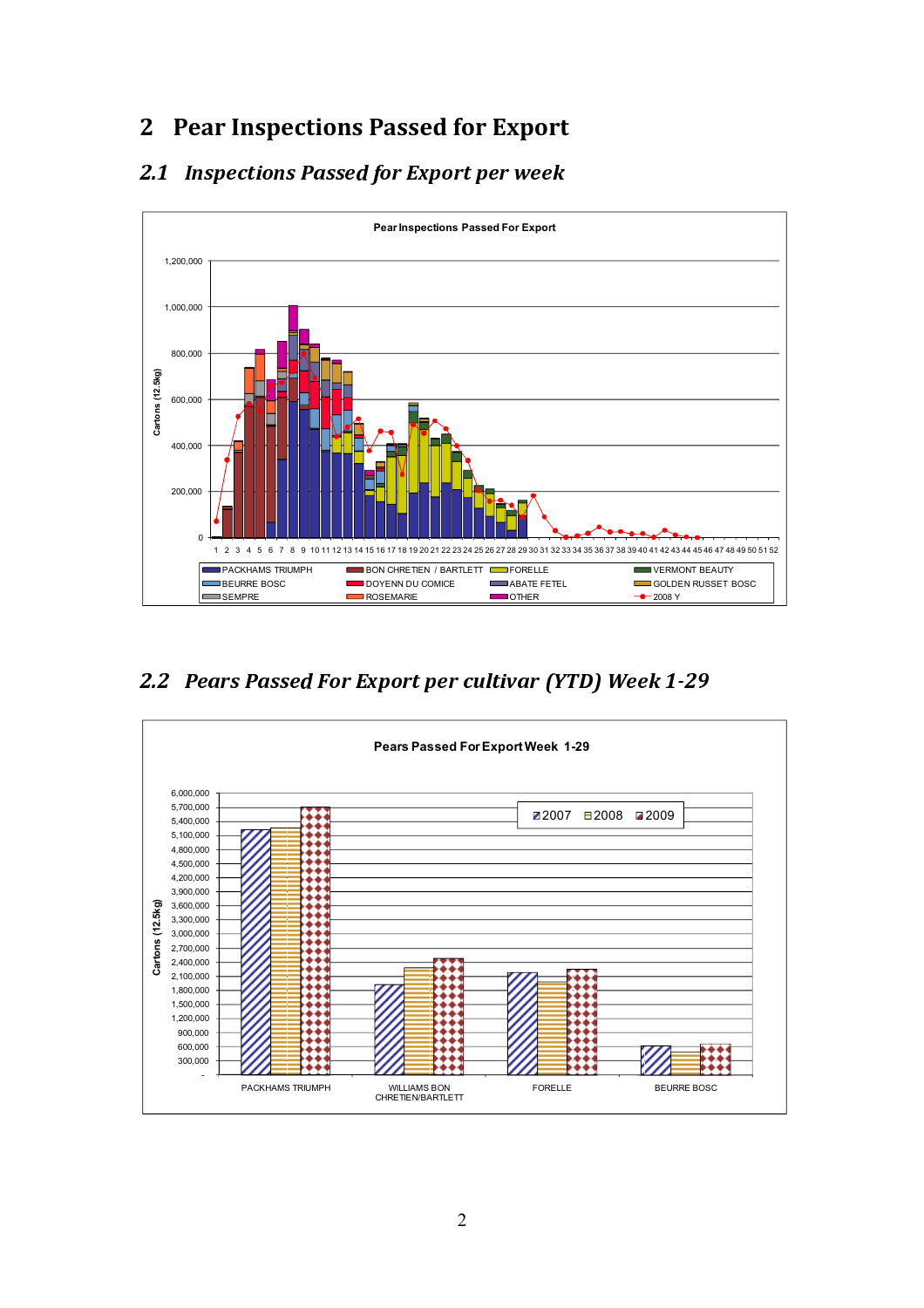## 3 Pear Shipments



#### <sup>3</sup> . <sup>1</sup> <sup>M</sup> <sup>i</sup> <sup>d</sup> <sup>d</sup> <sup>l</sup> <sup>e</sup> <sup>E</sup> <sup>a</sup> <sup>s</sup> <sup>t</sup> <sup>M</sup> <sup>a</sup> <sup>r</sup> <sup>k</sup> <sup>e</sup> <sup>t</sup> : <sup>G</sup> <sup>r</sup> <sup>e</sup> <sup>e</sup> <sup>n</sup> <sup>P</sup> <sup>e</sup> <sup>a</sup> <sup>r</sup> <sup>S</sup> <sup>h</sup> <sup>i</sup> <sup>p</sup> <sup>m</sup> <sup>e</sup> <sup>n</sup> <sup>t</sup> <sup>s</sup>

<sup>3</sup> . <sup>2</sup> <sup>M</sup> <sup>i</sup> <sup>d</sup> <sup>d</sup> <sup>l</sup> <sup>e</sup> <sup>E</sup> <sup>a</sup> <sup>s</sup> <sup>t</sup> <sup>M</sup> <sup>a</sup> <sup>r</sup> <sup>k</sup> <sup>e</sup> <sup>t</sup> : <sup>B</sup> <sup>l</sup> <sup>u</sup> <sup>s</sup> <sup>h</sup> <sup>P</sup> <sup>e</sup> <sup>a</sup> <sup>r</sup> <sup>S</sup> <sup>h</sup> <sup>i</sup> <sup>p</sup> <sup>m</sup> <sup>e</sup> <sup>n</sup> <sup>t</sup> <sup>s</sup>

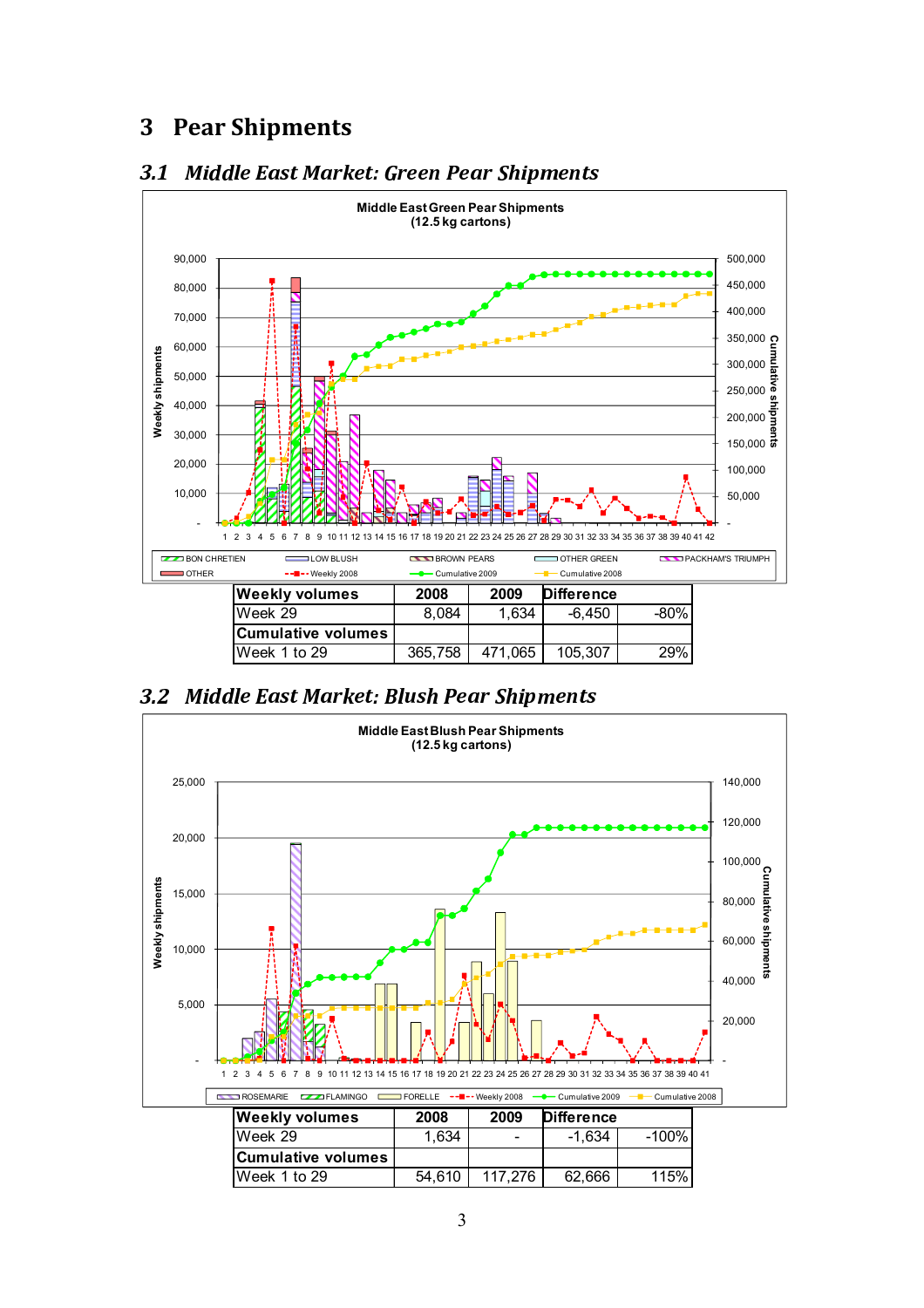

#### <sup>3</sup> . <sup>3</sup> <sup>F</sup> <sup>a</sup> <sup>r</sup> <sup>E</sup> <sup>a</sup> <sup>s</sup> <sup>t</sup> & <sup>A</sup> <sup>s</sup> <sup>i</sup> <sup>a</sup> <sup>M</sup> <sup>a</sup> <sup>r</sup> <sup>k</sup> <sup>e</sup> <sup>t</sup> : <sup>G</sup> <sup>r</sup> <sup>e</sup> <sup>e</sup> <sup>n</sup> <sup>P</sup> <sup>e</sup> <sup>a</sup> <sup>r</sup> <sup>S</sup> <sup>h</sup> <sup>i</sup> <sup>p</sup> <sup>m</sup> <sup>e</sup> <sup>n</sup> <sup>t</sup> <sup>s</sup>

<sup>3</sup> . <sup>4</sup> <sup>F</sup> <sup>a</sup> <sup>r</sup> <sup>E</sup> <sup>a</sup> <sup>s</sup> <sup>t</sup> & <sup>A</sup> <sup>s</sup> <sup>i</sup> <sup>a</sup> <sup>M</sup> <sup>a</sup> <sup>r</sup> <sup>k</sup> <sup>e</sup> <sup>t</sup> : <sup>B</sup> <sup>l</sup> <sup>u</sup> <sup>s</sup> <sup>h</sup> <sup>P</sup> <sup>e</sup> <sup>a</sup> <sup>r</sup> <sup>S</sup> <sup>h</sup> <sup>i</sup> <sup>p</sup> <sup>m</sup> <sup>e</sup> <sup>n</sup> <sup>t</sup> <sup>s</sup>

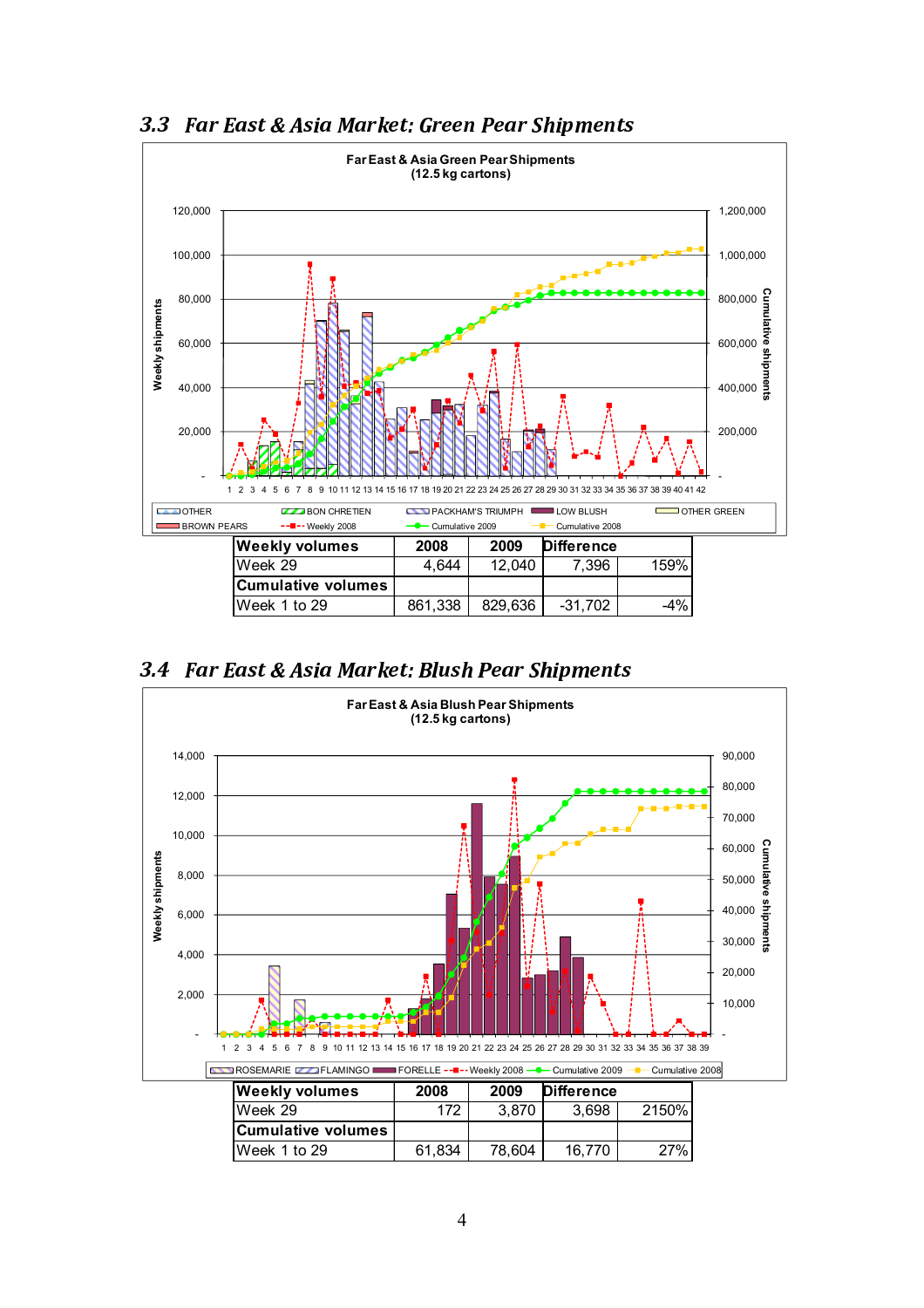

<sup>3</sup> . <sup>5</sup> <sup>A</sup> <sup>f</sup> <sup>r</sup> <sup>i</sup> <sup>c</sup> <sup>a</sup> <sup>M</sup> <sup>a</sup> <sup>r</sup> <sup>k</sup> <sup>e</sup> <sup>t</sup> : <sup>G</sup> <sup>r</sup> <sup>e</sup> <sup>e</sup> <sup>n</sup> <sup>P</sup> <sup>e</sup> <sup>a</sup> <sup>r</sup> <sup>S</sup> <sup>h</sup> <sup>i</sup> <sup>p</sup> <sup>m</sup> <sup>e</sup> <sup>n</sup> <sup>t</sup> <sup>s</sup>



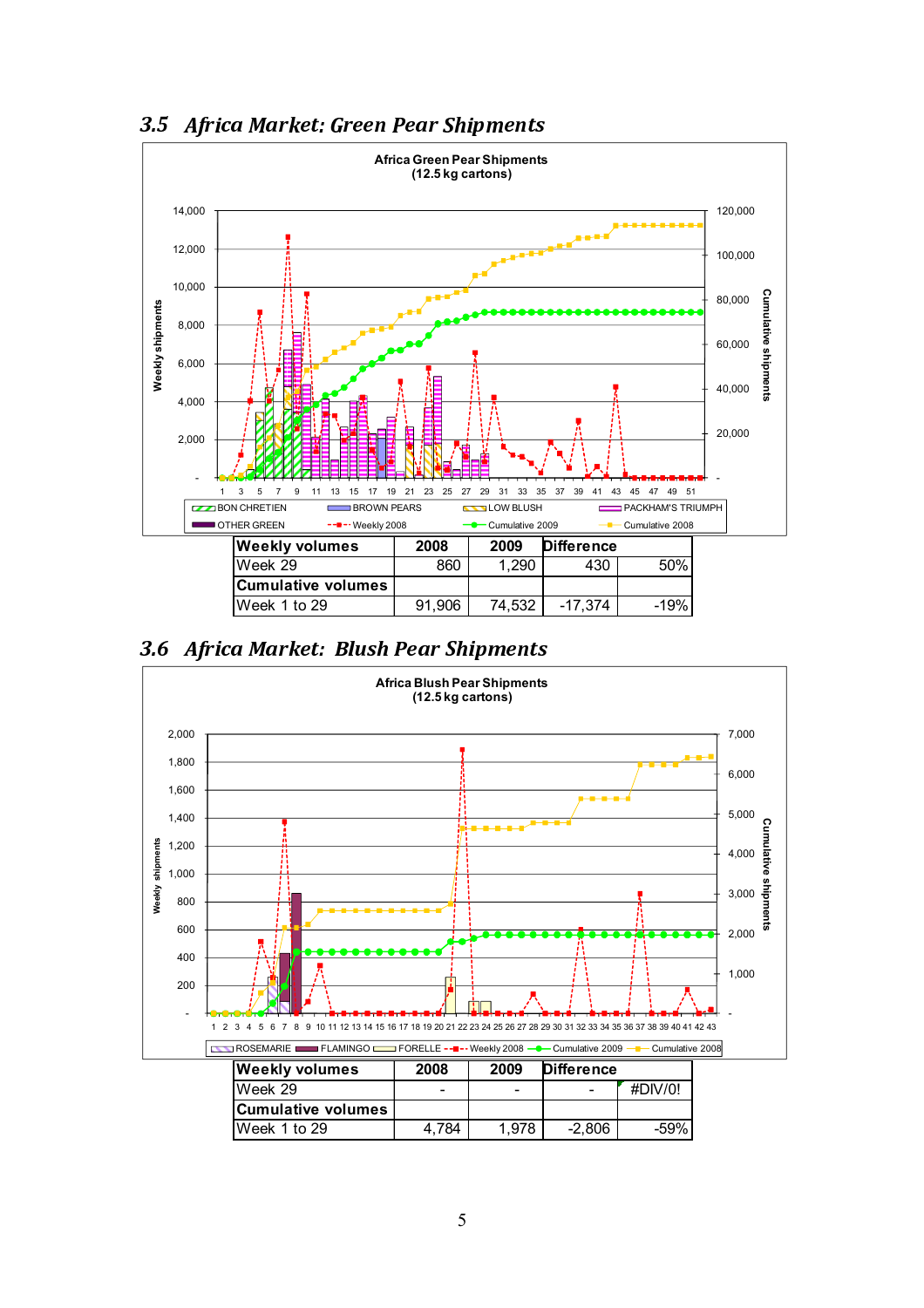

#### <sup>3</sup> . <sup>7</sup> <sup>I</sup> <sup>n</sup> <sup>d</sup> <sup>i</sup> <sup>a</sup> <sup>n</sup> <sup>O</sup> <sup>c</sup> <sup>e</sup> <sup>a</sup> <sup>n</sup> <sup>I</sup> <sup>s</sup> <sup>l</sup> <sup>a</sup> <sup>n</sup> <sup>d</sup> <sup>s</sup> <sup>M</sup> <sup>a</sup> <sup>r</sup> <sup>k</sup> <sup>e</sup> <sup>t</sup> : <sup>G</sup> <sup>r</sup> <sup>e</sup> <sup>e</sup> <sup>n</sup> <sup>P</sup> <sup>e</sup> <sup>a</sup> <sup>r</sup> <sup>S</sup> <sup>h</sup> <sup>i</sup> <sup>p</sup> <sup>m</sup> <sup>e</sup> <sup>n</sup> <sup>t</sup> <sup>s</sup>

<sup>3</sup> . <sup>8</sup> <sup>I</sup> <sup>n</sup> <sup>d</sup> <sup>i</sup> <sup>a</sup> <sup>n</sup> <sup>O</sup> <sup>c</sup> <sup>e</sup> <sup>a</sup> <sup>n</sup> <sup>I</sup> <sup>s</sup> <sup>l</sup> <sup>a</sup> <sup>n</sup> <sup>d</sup> <sup>s</sup> <sup>M</sup> <sup>a</sup> <sup>r</sup> <sup>k</sup> <sup>e</sup> <sup>t</sup> : <sup>B</sup> <sup>l</sup> <sup>u</sup> <sup>s</sup> <sup>h</sup> <sup>P</sup> <sup>e</sup> <sup>a</sup> <sup>r</sup> <sup>S</sup> <sup>h</sup> <sup>i</sup> <sup>p</sup> <sup>m</sup> <sup>e</sup> <sup>n</sup> <sup>t</sup> <sup>s</sup>